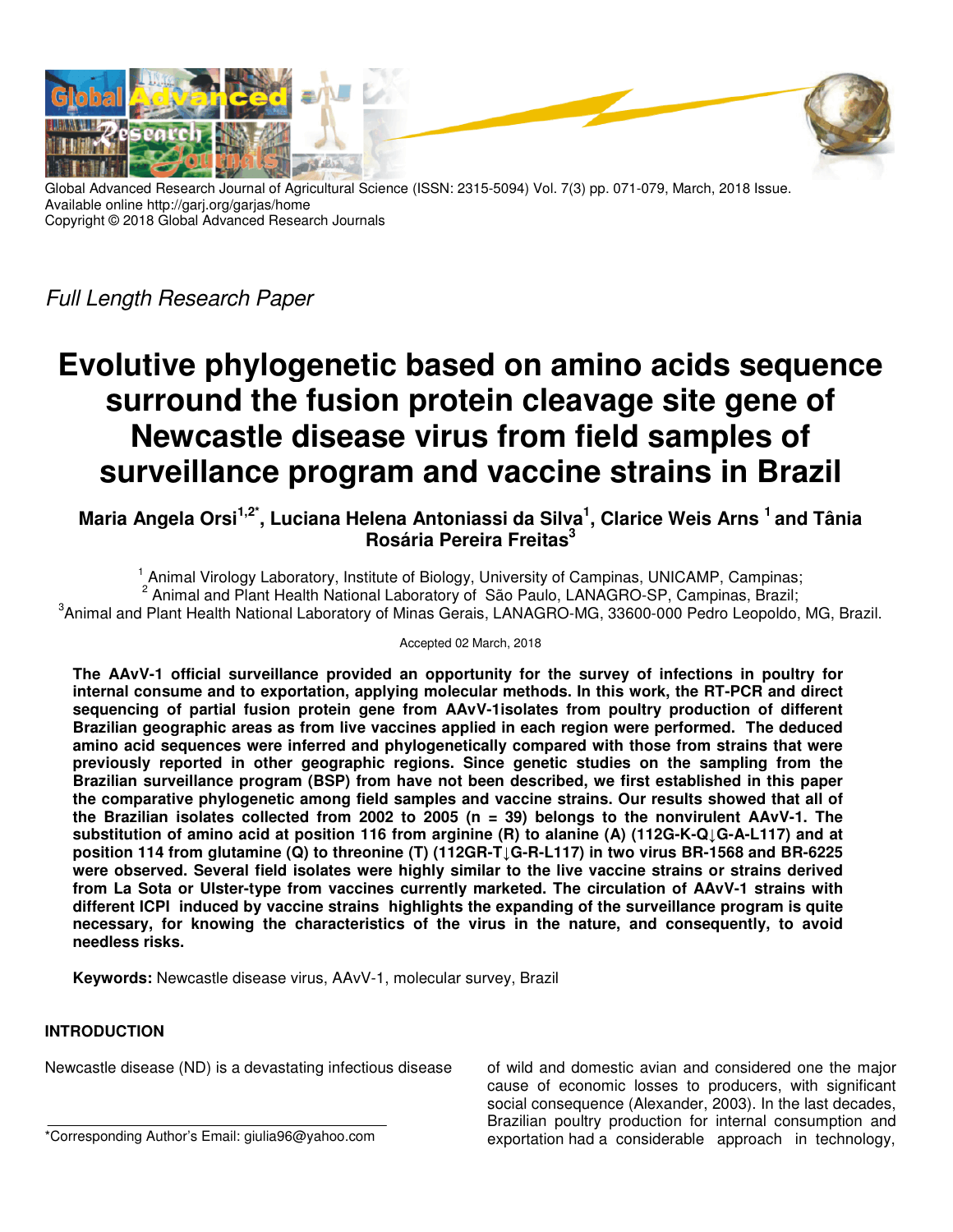especially in South, Southeast and Midwest region where the major poultry farms are found (Ferraz and Felício, 2010). Those improvements in conjoint with the official active surveillance and the contingency programs allowed Brazilian poultry production reaching the status-free of the virulent Newcastle disease (Ferraz and Felício, 2010; Brasil, 2013). The Newcastle disease virus NDV (NDV) is a synonymous of Avian Paramyxovirus serotype 1 (APMV-1), member of Avulavirus genus, from Paramyxoviridae family in the order Mononegavirales (Alexander, 2003). The Avulavirus genus shelters thirteen species of Avian Paramyxovirus identified as APMV-2 to APMV-13 which have renamed in 2016 to AAvV (1-13), by the International Committee on Taxonomy of Viruses (http://talk.ictvonline.org/taxonomy). AAvV-1 virion is enveloped, containing a single-stranded, negative sense, non-segmented, RNA genome of approximately 15kb in length. The AAvV-1 genome encodes for six major proteins: nucleocapsid (N), phosphoprotein (P), matrix (M), fusion (F), hemagglutinin-neuraminidase (HN), the RNA dependent RNA polymerase (L), and also for a seventh protein (V) that is produced by a frame shift within the P coding region (Miller et al., 2009). The live lentogenic vaccines are the main preventive action against AAvV -1 of commercial poultry breeding. The vaccine virus strains La Sota, B1, V4, VG-GA or Ulster 2C are the most applied in active immunization (Orsi et al., 2001). Until now, the AAvV-1 laboratorial diagnosis is performed by conventional serological techniques. The virus isolation and the Intra-Cerebral Pathogenicity Index (ICPI) are the most important methods to determine the AAvV-1 virulence of field isolates (Brasil, 2013). Since then, it was postulated that nucleotide sequence analysis may allow the differentiation of highly related isolates and thus may be a promising epidemiological tool (Alexander et al., 1999; Liu et al., 2007). The molecular AAvV-1 characterization methods to improving the surveillance programs should be included. Here, the reverse-transcriptase polymerase chain reaction (RT-PCR), following the nucleotides sequencing and deduction of coded amino acids to diagnosis of AAvV-1, were applied. The sampling included isolates from healthy broiler chickens from distinct geographic regions, during the period of 2002 to 2005, and live AAvV-1 vaccine strains from the same regions were characterized by a partial sequencing of the F protein gene for pathotype prediction and by the phylogenetic relationships among them.

## **MATERIAL AND METHODS**

*Poultry Sampling***:** 4,236 pools of tracheal and cloacae swabs collected from 122,835 birds of 8,189 flocks were submitted to viral isolation. The swabs pools came from previously tested by ELISA, being 3,036 positive and 1,200 negative samples. All samples were harvested during active surveillance, regardless of clinical symptoms. The

official survey was divided in three periods first  $(1<sup>st</sup>)$ , second  $(2^{nd})$  and third  $(3^{rd})$  study, respectively. In the 1<sup>st</sup> study, the AAvV-1 was screened the Southeast, South and Midwest regions from 2002 to 2003 (Orsi, et al, 2010a). The  $2^{nd}$  study was run on from December 2003 to March 2005 on the same regions of the first period (Orsi et al., 2010b). The 3rd study, the virus screened in flocks, not directed to poultry meat export was coming from North, Northeast and Southeast regions during 2004 until 2005, as is showed in the table 1. All samples were shipped on dry ice to Laboratório de Sanidade Aviária (Avian Disease Laboratory – ADL) of LANAGRO/SP, for conventional assays. The AAvV-1 strains, biologics and all reference samples were kindly provided by ADL. The molecular assays were performed in Laboratório de Virologia Animal (Animal Virology Laboratory) of Universidade Estadual de Campinas (UNICAMP).

*AAvV-1 isolation and live-vaccine virus:* the **t**racheal and cloacae swabs samples were clarified by centrifugation, at 1000g for about 10 minutes, and then, 0.2 ml of supernatant fluids were inoculated into each of five 9- 11 days old specific-pathogen-free (SPF) embryonated chicken eggs. Then, the allantoic fluid was harvested at four-five days post inoculation (PI). Hemagglutination Activity (HA) was carried out on each of the three passages with allantoic fluid from individual eggs before the samples be considered negative. The Hemagglutination Inhibition (HI) using a panel of Paramyxovirus reference antisera from AAvV-1 to AAvV-9 was applied for the virus identification. The Intra-Cerebral Pathogenicity Index (ICPI) to determine the AAvV-1 virulence was carried out in one-day-old SPF chicks, daily examined during eight days. Vaccine: Eleven samples of commercial lyophilized vaccines either manufactured in Brazil or imported have been produced with seeds of AAvV -1 strains B1, La Sota (n=6), Ulster 2C, Clone 30, VG-GA and C2 were titrated by successive dilution to find the minimal dose for adequate infection in chick embryos.

*RNA extraction and sequencing*: AAvV -1 vaccine and the earliest allantoic fluids infected with field samples were inoculated once in the embryonated eggs prior to use in molecular studies. In both assays, the total RNA was extracted from 0.2 ml fluid using the High Pure Viral Nucleic extraction kit (Roche Diagnostic TM, Manheim, Germany). After run the RT-PCR, the cDNA was synthesized using High Capacity cDNA kit (Applied Biosystems TM, Foster City, CA). The forward primer MSF 1 (5'-GACCGCTGACCACGAGGTTA-3') and reverse primer 2 (5'-AGTCGGAGGATGTTGGCAGC-3') previously reported (Aldous et al., 2003). Each cDNA sample was analyzed by electrophoresis through 1% agarose gel in buffer at 100 volts, for 1 hour, which was ethidium bromide stained and photographed on a UV transiluminator. PCR products size marker (1kb Plus DNA ladder - Invitrogen) ran on the first lane. The negative control was no infected allantoic fluid, as showed in the figure 1.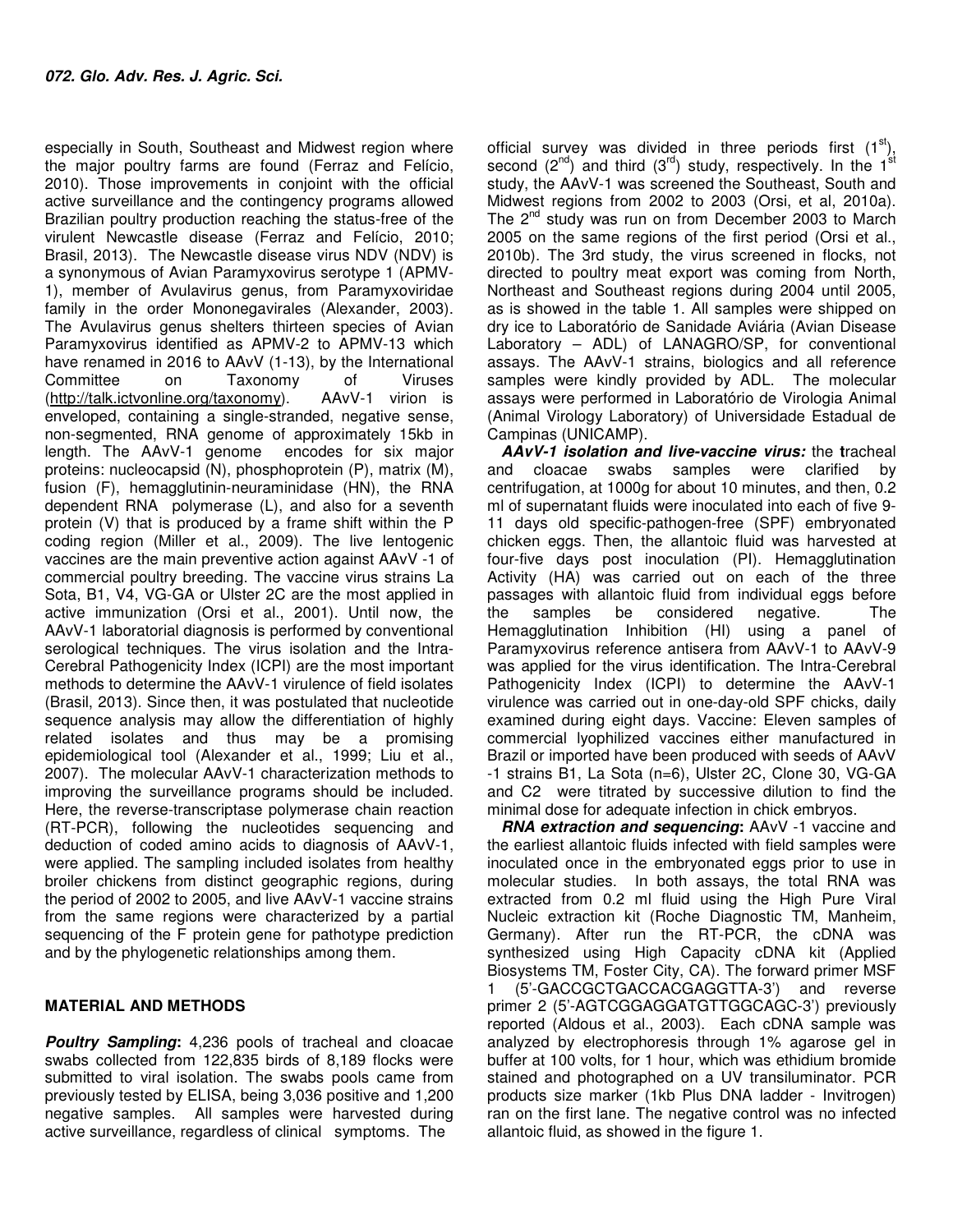| Study                 | Number of<br>birds | Flocks (n) | <b>ELISA</b><br>seropositive<br>Flocks % | used isolation<br>$ELISA+$ | Number of Flocks swabs<br>$ELISA -$ | <b>NDV</b><br>Isolates (n) | Reference                  |
|-----------------------|--------------------|------------|------------------------------------------|----------------------------|-------------------------------------|----------------------------|----------------------------|
| 1 <sup>st</sup> study | 23,745             | 1,583      | 619<br>(39.1)                            | 619                        | 24                                  | 77                         | Orsi<br>et<br>al.<br>2010a |
| $2^{nd}$ study        | 81,825             | 5.455      | 1,571 (28.8)                             | 1,571                      | 1.176                               | 15                         | Orsi<br>et<br>al<br>2010b  |
| $3rd$ study           | 17,265             | 1,151      | 846 (73,5)                               | 846                        | -----                               | 12                         |                            |
| Total                 | 122.835            | 8.189      |                                          | 3.036                      | 1,200                               | 104                        |                            |

**Table 1:** – Relationship among serum positivity, number of birds and number of isolation



*Nucleotide Sequence and Phylogenetics***:** PCR products were sequenced three times each, both in forward and reverse directions, with fluorescence dideoxynucleotide terminators sequencer using ABI PRISM Big Dye Terminator Cycle Sequencing Ready Reaction Kit (Applied Biosystems TM, Foster City, CA). Assembly and editing of sequencing data was performed using the Bio Edit software, version 7.0.5.2 . The sequence alignments were performed using the Clustal W software, version 1.83 using full alignment and a number of 2,000 total replications on the bootstrap, in order to ensure a higher level of confidence to our analysis. The phylogenetic comparing the fusion protein using neighbor joining method of MEGA version 4 software packages (Kimura, 1980; Saitou and Nei, 1987; Tamura et al. 2007). The AAvV-1 Fgene nucleotide sequences reference was retrieved from

the GenBank database (http://wwwncbi.nlm.n/ih.gov/enbank/index.html). Circulating AAvV-1 sequences from USA, Taiwan/China,

China, Slovakia, Barbados, Russia, Northern Ireland, Argentina, United Kingdom, Hungary and South Africa, were included (Figure 2).

#### **RESULTS**

The titration of AAvV-1 vaccine strains by successive dilution ranged from  $10^{5.50}$  to  $10^{6.70}$  EID<sub>50</sub> pointed to the efficacy of vaccine applied. The ICPI mean score per bird per observation over the 8-day period ranged from 0 to 0.66, in different states and regions. The ICPI varied from 0.0 to 0.50, in 89.74% of isolates from vaccinated birds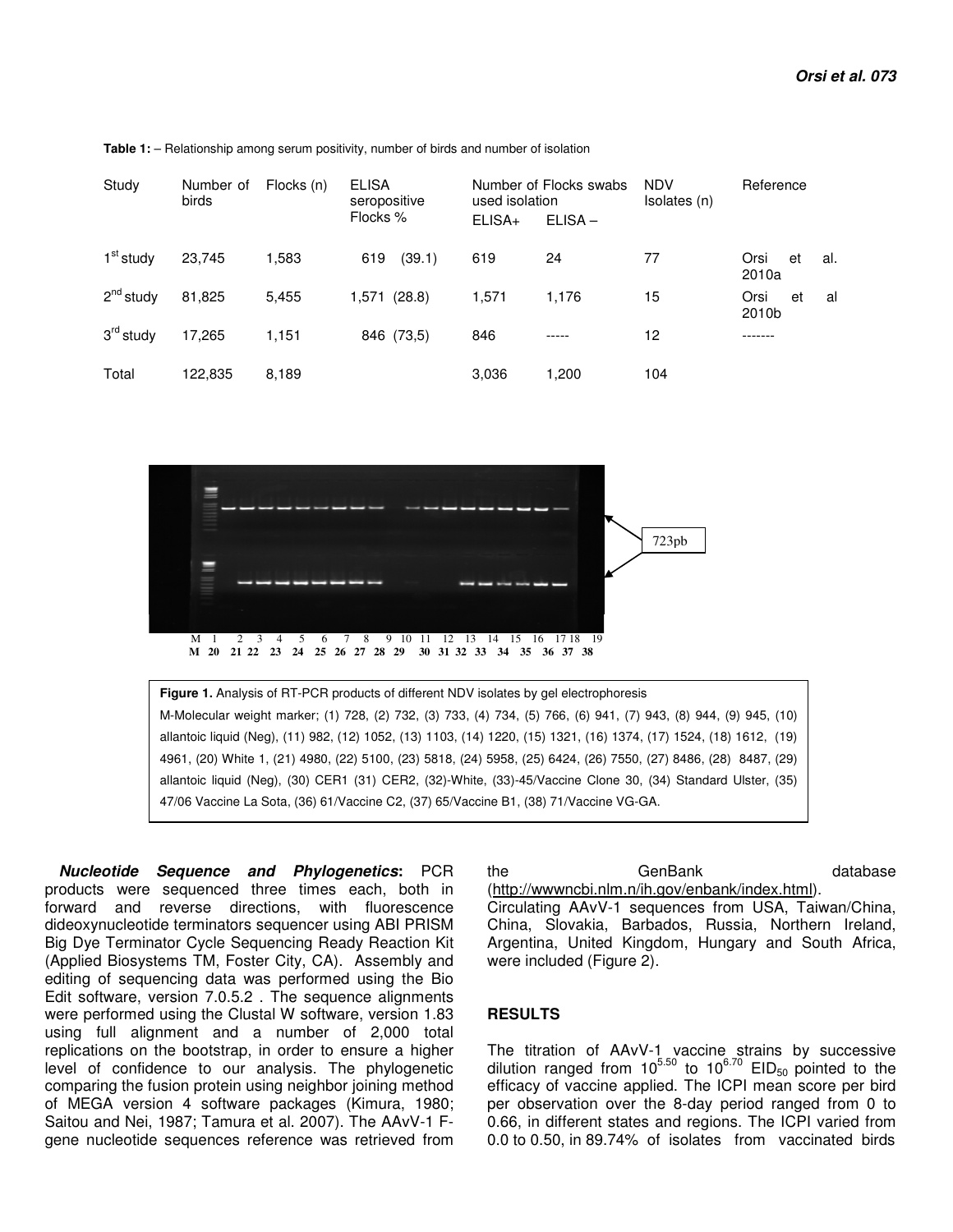

with Ulster 2 C, V4 Queensland, B1 and La Sota vaccine. In the regions where vaccination status indicated the use of B1 ( $n=3$ ) or the vaccination status was not informed ( $n=1$ ), the ICPI varying from 0.51 to 0.66 (n=4). The sera prevalence of AAvV -1 strains from commercial poultry farms, figured out in 37.07% positive and 62.93% negative flocks. One-hundred-four samples of tracheal and cloacae swabs from Gallus gallus, collected in slaughterhouses, were reagent positive to AAvV-1 by HA and HI test. The virus was successfully isolated from all ELISA positive samples from which, thirty-nine samples were selected to genomic amplification and sequencing. The correlation between the selected samples showed that nineteen samples (48.71%) came from Southeastern, with ICPI ranged from 0 to 0.61 of which, seventeen samples (43,58%) came from vaccinated chicken and being fifteen (38,46%) vaccinated with B1 vaccine. The remaining two, one unvaccinated (no-vaccinated  $= NV$ ) and one that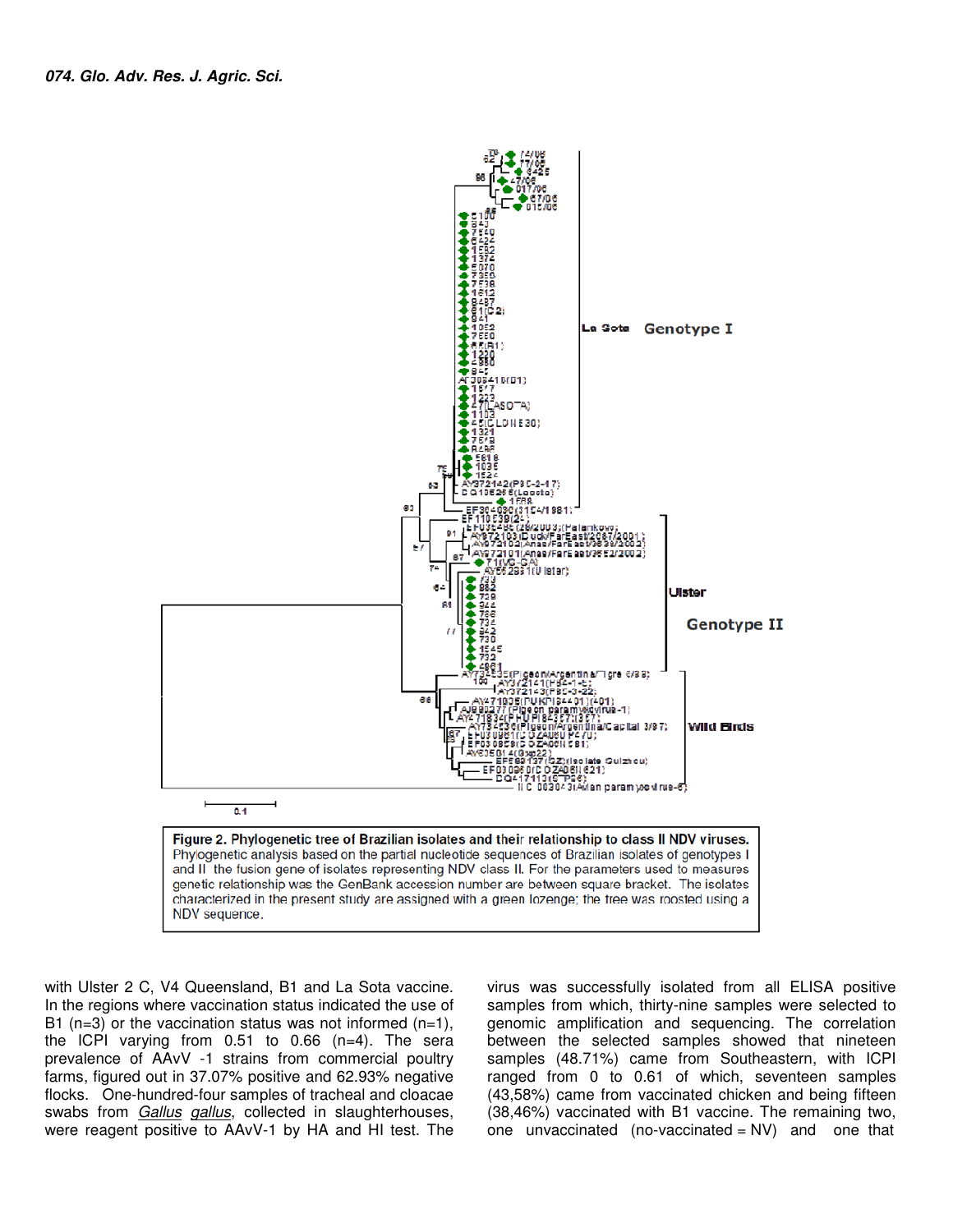**Table 2:** Newcastle disease virus isolates in Broiler chickens used in this study

| NDV strain*                              | <b>Region of Brazil</b> | <b>ICPI</b>              | Vaccine used |
|------------------------------------------|-------------------------|--------------------------|--------------|
| <b>BR-728</b>                            | Southeastern            | 0.05                     | B1           |
| BR-730, BR-732, BR-733, BR-734           | Southeastern            | 0, 0, 0.06, 0            | <b>B1</b>    |
| BR-766, BR-982                           | Midwestern              | 0, 0.08                  | WI           |
| BR-942, BR-944, BR-1374, BR-1612, BR-941 | Southern                | 0, 0.12, 0.14, 0.15, 022 | WI           |
| BR-943, BR-6424, BR-1103, BR-945         | Southern                | 0.30,0.36,0.48,0.66      | WI           |
| BR-1035, BR-1321, BR-1547, BR-1052       | Southeastern            | 0.14, 0.48, 0.48, 0.58   | B1           |
| BR-1220, BR-1223                         | Southeastern            | 0.50, 0.48               | $\ddot{}$    |
| BR-1545, BR-1568, BR-4961                | Southeastern            | 0.10, 0.15, 0            | <b>B1</b>    |
| BR-1524, BR-1582, BR-6425                | Southeastern            | 0.61, 0.60, 0.47         | <b>B1</b>    |
| BR-4980                                  | Midwestern              | 0.10                     |              |
| BR-5070                                  | Southeastern            | 0.15                     |              |
| BR-5100                                  | Southeastern            | 0.02                     | WI           |
| BR-5818                                  | Southern                | 0.04                     | -            |
| BR-7538, BR-8487, BR-7549, BR-7550       | Northeastern            | 0.20, 0.21, 0.25, 0.37   | <b>B1</b>    |
| BR-7540, BR-8486, BR-7958                | Northeastern            | 0.06, 0.11, 0.14         | B1           |

Strains =B1, - not vaccinated; WI-without information; +vaccinated

provided information on the vaccination status (without information=WI). Three (7.69%) samples came from Midwestern region with ICPI ranged from 0 to 0.1 being two samples WI and NV. Ten (25.64%) came from the Southern region with the ICPI ranged from 0 to 0.66. In exception of one sample NV, the others were WI. Seven poultry samples (17.94%) from the Northeastern with ICPI ranging from 0.06 to 0.37, all samples (100%) came from B1-vaccinated poultry (Table 2-supplement). The virus RNA was extracted and RT-PCR was running satisfactory produced the AAvV-1 F-gene cDNA amplified and analyzed by electrophoresis and ethidium bromide staining. The cDNA fragments generated PCR products with 723 bp (base pairs) from infected and vaccine

samples, numbered from 1 to 36 identified by comparison with the molecular weight marker ladder (line  $M -$  Figure 1). The negative controls from lanes 10 and 29 did not showed bands fragments. In addition, no contaminant nucleic acid was observed (Figure 1).

### **Phylogenetic analysis of partial F gene sequences**

The selection criterion for genetic analysis of the samples was concerning in the pathogenicity of the virus samples and the geographic distribution. Thirty-nine AAvV-1 positive isolates which presented different ICPI values and representative of the different Brazilian geographic regions were selected. The classification and inclusion into the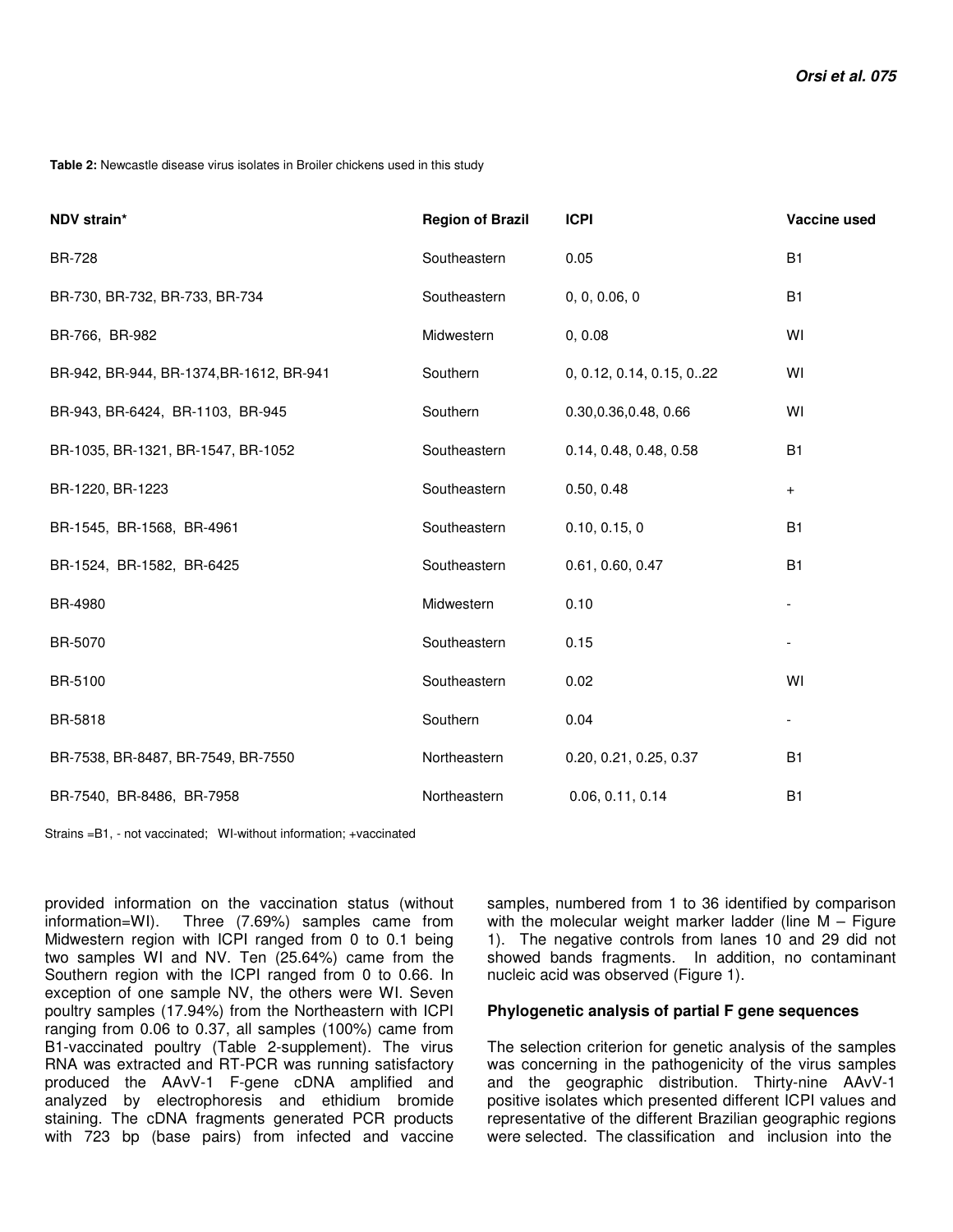**Table 3:** Cleavage site and genotype of the NDV isolates in Brazil

| <b>NDV strain</b>                  | Cleavage site        | Genotype |
|------------------------------------|----------------------|----------|
| BR-728, BR-730, BR-732, BR-733     | GKQ↓GRL              |          |
| BR-734, BR-766, BR-942, BR-944     | <b>GKQ</b> JGRL      |          |
| BR-941, BR-943, BR-945, BR-1035    | GRO <sub>V</sub> GRL | Ш        |
| BR-982, BR-1545                    | <b>GKQ</b> JGRL      |          |
| BR-1052, BR-1103, BR-1220, BR-1223 | GRQ <sup>1</sup> GRL | Ш        |
| BR-1321, BR-1374, BR-1524, BR-1547 | <b>GRQ</b> JGRL      | Ш        |
| BR-1568                            | GKQ↓GAL              | Ш        |
| BR-1582, BR-1612, BR-5070, BR-5100 | <b>GROJGRL</b>       | Ш        |
| BR-4961                            | GKQ↓GRL              |          |
| BR-4980                            | <b>GRQ</b> JGRL      | Ш        |
| BR-5818, BR-6424                   | <b>GRQ</b> GRL       | Ш        |
| BR-6425                            | GRT <sup>L</sup> GRL | Ш        |
| BR-7538, BR-7540, BR-7549, BR-7550 | <b>GRQ</b> GRL       | Ш        |
| BR-7958, BR-8486, BR-8487          | <b>GRQ</b> JGRL      |          |

evolutionary correlated groups was performed PCR products sequencing looking for identifying of nucleotides and deduction of amino acids adjacent to the proteolytic cleavage site within the F protein gene (Gould et al, 2001; Aldous et al., 2003). The analysis about inferred evolutionary relationships among the virus isolated and a set of virus have allowed to build a phylogenetic tree is presented in Figure 2. The cleavage-site motifs of the NDV strains were listed (Table 3-supplement). Among the cleavage-site motifs of low virulence and avirulent strains, the 112GRQ↓GRL117 motifs was present in most of the isolates. Twenty-six isolates showed the amino acid sequence 112G-R-Q-G-R-L117 at the C-terminus of the F2 protein, and eleven isolates exhibited a 112G-K-Q-G-R-L117 motif. The isolated sample numbered 1568 showed a substitution the amino acid of 116 arginine (R) to alanine (A) 112G-K-Q-G-A-L117 and the sample numbered 6425 isolate 112G-R-T-G-R-L117, exhibited at position 114 from glutamine (Q) to threonine (T). Among these clusters, 28 NDV isolates belongs the VVvV-1 genotype II or the La Sota-like (Figure 2), and 11 belongs to AAvV-1 genotype I. The Brazilian isolates belong to one cluster II genotype II, which includes a virus of the pigeon from Taiwan/China and, the Brazilian isolates that belong to cluster I genotype I include only an isolate of chickens from Northern Ireland, designated as Ulster/67. The BR-6425 and the BR-1568 isolates were related to the La Sota-like and La Sota

strains from China and the domestic fowl in Slovakia, respectively.

#### **DISCUSSION AND CONCLUSIONS**

Investments in biosafety and monitoring of production continuously are indispensable to guarantee the quality of Brazilian poultry products (Brasil, 2013). Consequently, to invest the molecular methods to allow the accurate characterization AAvV-1 strains are also indispensable (Samal et al., 2011). Since genetic studies on the sampling from the Brazilian surveillance program (BSP) from have not been described, we first established, in this paper, the comparative phylogenetic among field samples and vaccine strains. Orsi et al. (2010a) based in prevalence studies showed nine Brazilian states were free of ND and the AAvV-1 strains isolated were classified as avirulent. But, the genetic analyses of AAvV-1 strains were not done. So, first of all, the AAvV-1 molecular surveyed based on partial F gene nucleotide amplified by RT-PCR and directly sequenced was performed. It was considered suitable, safety and feasibility to extensive use to attend the BSP demands and conjoined with the OIE normative (OIE, 2015). Albeit, Leeuw et al. (2005) have showed the haemagglutinin–neuraminidase (HN) protein also contributed to virulence definition, the deduction of amino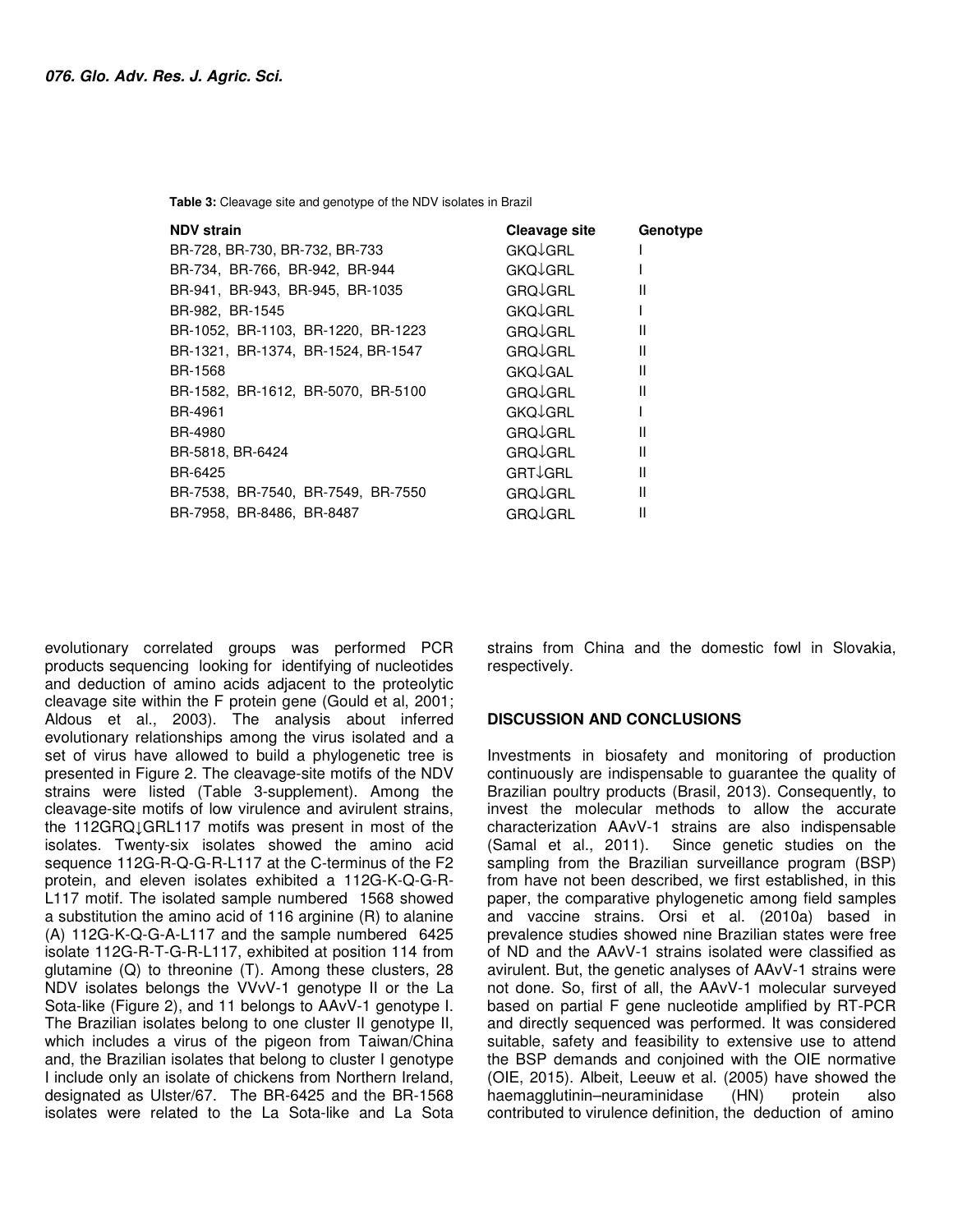acids surrounded the fusion protein coding region (F gene) is considered a powerful tool for AAvV-1 virulence determination (Collins et al. 1993) and the epidemiological relationships among the AAvV-1 strains (Chambers et al, 1986; Mase et al, 2002). The virus survey, from 2002 to 2005, showed the status free of those areas. Afterwards, the AAvV-1 surveillance conducted, from 2004 to 2005, from geographic areas not involved in chicken meat for export found field isolates samples with ICPI with values above 0.37. Mase et al. (2002) studying the phylogeny of the AAvV-1 isolates, from 1930 until 2001, from Japan, found multiples genotypes emphasized that the NDV surveillance in wild birds is mandatory to the AAvV-1 epidemiology understanding. It was corroborated by Kim et al. (2007) whom affirmed it must concerning to the risk that wild birds infected with AAvV-1 may represent in transmitting the virus to poultry mainly due to the lack of knowledge of the biological characteristics and the phylogenetic proximity of the viral strains that infect these wild birds. Since the circulation of avirulent or low virulence or else, apathogenic AAvV-1 strains which presented quite different ICPI from vaccine strains was evidenced the need to amplify the AAvV-1 molecular survey looking for the factors that contribute to AAvV-1 endemicity. As affirmed Wajid et al. (2017) whom had isolated over and over again (2011–2016) a virulent AAvV-1 (sub-genotype VIIi) from commercial chickens and from multiple non-poultry avian species in Pakistan. Highlighting the expanding, the surveillance program applying molecular epidemiology toll as RT-PCR followed by phylogenetic analysis is quite necessary, for knowing the characteristics of the virus in the nature and consequently to avoid needless risks.

In our present study the results of the F cleavage activation sites of these virus isolates were GKQ1GR, GRQ↓GR, GKQ↓GA and GRT↓GR, which lack dibasic amino acids at positions 112 and 115 with a substitution of an L rather than an F, at residue 117. This result indicates that all of the broiler chicken isolates were avirulent or have low virulence (OIE, 2015). The cleavage site of the F protein of avirulent or low virulence strains do not contain these multiple basic amino acids and is recognized by extracellular trypsin-like proteases, which are found in a limited number of tissues, predominantly in the respiratory and intestinal tracts. Thus, viral activation requires trypsin– like proteases that are not present in neuronal tissue (Rout and Samal, 2008). It is also demonstrated that all of the isolated viruses two of the six genetic lineages as proposed by Aldous et al. (2003) belonged to class II. Among them, 72% belonged to the AAvV-1 genotype II or the La Sota-like genotype (n=28) and 28% belonged to genotype I or the Ulster-like genotype (n=11). However, Whemann et al. (1999) showed that viruses collected in Hungary were only La Sota like, and a Canadian collection predominantly contained the B-1 genotype. Consistent with the results obtained by Whemann et al., (1999), our study showed that the field isolates of the different regions were

clone derivatives of the vaccine strains used in mass vaccination. This result was also reinforced by a study conducted by Alexander et al. (1997), who reported that 18% of all isolates received by the Reference Laboratory of Newcastle disease from OIE in England (Weybridge), were identified as La Sota or B1. Here, only the avirulent/nonpathogenic viruses of genotype II were isolated, however, Miller et al. (2009) has reported that there are additional representatives of low virulence viruses and virulent viruses in this genotype. Van Borm et al. (2016) studying the apathogenic AAvV-1 strains have been isolated from captive Owl swab, the phylogenetic analysis of the complete sequence classified the isolate within AAvV-1 class II genotype II (Vaccinal NDV strain). However the pathogenic AAvV-1 (SJM) was isolated in the 1970s in Brazil and classified as the member of class II, genotype V (Fernandes et al, 2014). The data obtained in this study are consistent with the data of previous and support the ideas that viruses were isolated in healthy broiler chickens. In the analysis to identify pathogenic AAvV-1 samples the results obtained by application of this molecular method were similar to those obtained by conventional methods (ICPI), Tan et al. (2008) found in three cases of NDV lentogenic motif 112G-R-Q-G-R302 L117 in their fusion protein cleavage sites. However, both intra-cerebral pathogenicity and intravenous pathogenicity indexes showed that these AAvV-1 isolates were virulent.

In Brazil, avian flocks are regularly inoculated with attenuated vaccines (avirulent) to control AAvV-1 being the strains La Sota, B1, Clone 30, Ulster VG-GA, C2 and V4 strains the most commonly used. However, we founded the presence and circulation of AAvV-1 viruses with the same genotype but of a different pathogenicity index, from the vaccines used in country. This finding indicates that both vaccinated and unvaccinated birds can be infected with non-pathogenic virus replication, similar to the vaccine virus. The outbreaks that occurred in Ireland, in 1990, (Alexander et al., 1992) and in Australia, from 1998 through 2000, (Gould et al. 2001) were each the result of low virulence viruses mutating to high virulence. In Ireland, the low virulence viruses were endemic in coastal wildlife populations, and in Australia, low virulence viruses initially circulated in poultry (Lancaster; Alexander, 1975). In this former research showed that only two AAvV-1 sequences presented amino acid change but these substitutions did not change protein. Most genomic changes in nonsegmented RNA viruses are a result of recombination or the intrinsic error rate of the polymerase (it generates a large number of genetic variants that are called quasispecies). The presence of selection pressures at specific amino acids within proteins is also recognized as an adaptive evolution (Lancaster and Alexander, 1975). Recombination infrequently results in non-segmented negative strand RNA viruses (Spann et al, 2003).

To conclude, the present investigation provides important information about genotypes of AAvV-1 strains present in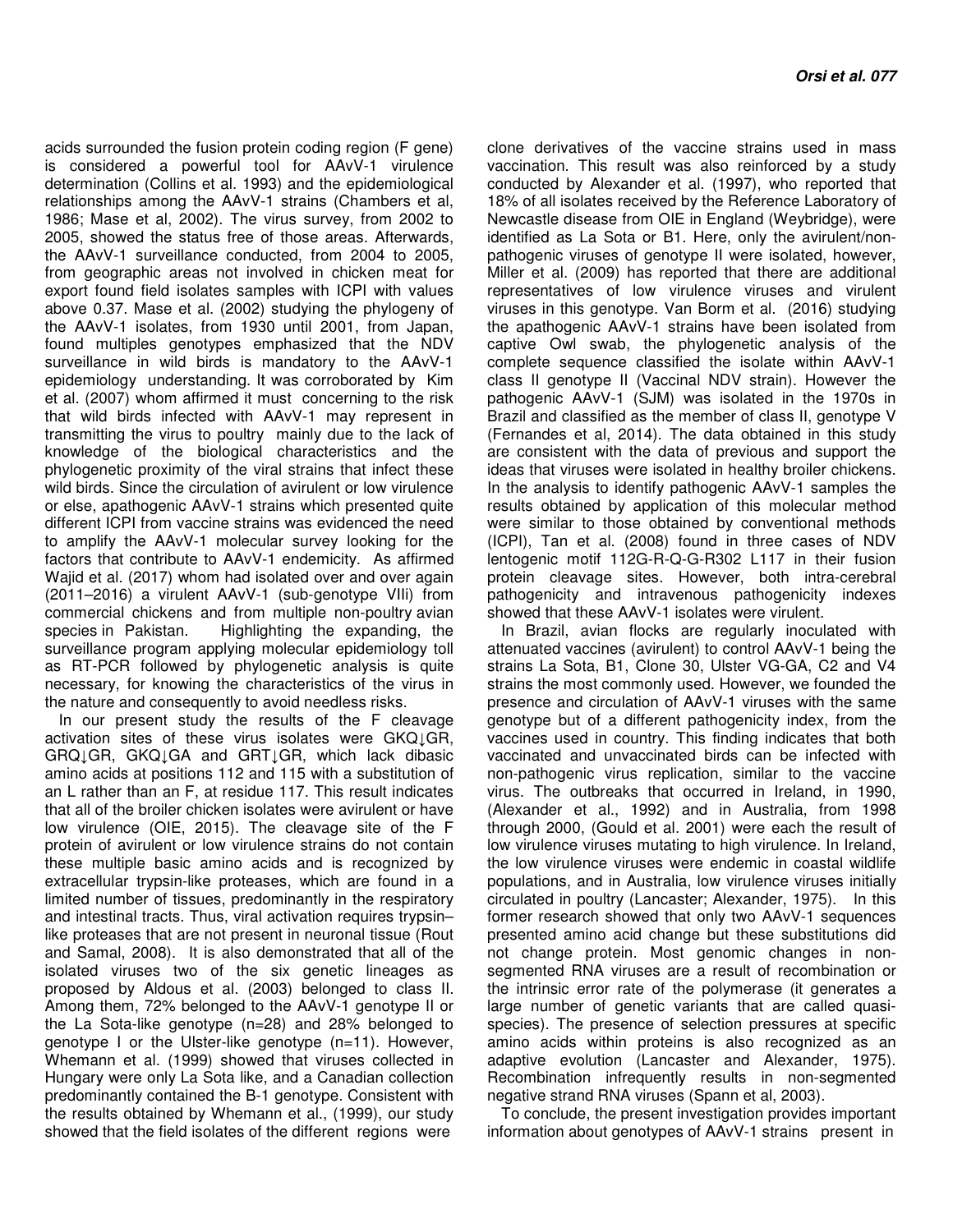commercial heaths birds in Brazil. The importance of surveillance programs supporting was the demonstration of all isolated viruses were of low virulence in 2002 to 2005 survey. Therefore, there was not a virulent virus in commercial birds during the study period, and isolated viruses were found to be genetically identical or similar to the commercial vaccines used in Brazil. Low virulence viruses have the advantage of allowing the host to live for longer periods, thus increasing the chances for viral replication (Lancaster and Alexander, 1975). The study of AAvV-1 genetic diversity is fundamental to improving secure and biosafety measures so, the expanding of AAvV-1 survey is necessary and becomes essential to strengthening of official poultry defense and health prevention services. Since, avirulent AAvV-1 can infect peridomicilary and wild avian, the surveillance of AAvV-1 infection should be expanding to improve the official programs to control and eradicated the AAvV-1 infections.

#### **ACKNOWLEDGEMENTS**

The authors gratefully the Brazilian Ministry of Agriculture, Livestock and Food Supply and to the Avian Disease Laboratory staff (LANAGRO/SP) in special Jaira Alves dos Santos for her technical assistance. We would like to thank the Animal Virology Laboratory – Unicamp, to make possible this study. This Work was supported by grants from Fundação de Amparo a Pesquisa do Estado de São Paulo (FAPESP). Finally, we sincerely thank to Etna Lima Macário (FCM- Unicamp), for collaborating with the English review.

#### **REFERENCE**

- Aldous EW, Mynn JK, Banks J, Alexander DJ (2003). A molecular epidemiological study of avian paramyxovirus type 1(Newcastle disease virus) isolates by phylogenetic analysis of a partial nucleotide sequence of the fusion protein gene. Avian Pathol. 32: 239-257
- Alexander DJ, Bank J, Collins MS Manvell RJ, Frost KM , Speidel EC , Aldous EW (1999). Antigenic and genetic characterization of Newcastle disease viruses isolated from outbreaks in domestic fowl and turkeys in Great Britain during 1997. Vet. Rec. 145:417-421
- Alexander DJ, Campbel G, Manvell RJ, Collins MS, Parsons G, McNulty MS (1992). Characterization of an antigenically unusual virus responsible for two outbreaks of Newcastle disease in the Republic of Ireland in 1990. Vet. Rec. 130:65-68.
- Alexander DJ, Manvell RJ, Lowings JP, Frost KM, Collins MS, Russell PH, Smith J E (1997). Antigenic diversity and similarities detected in avian paramyxovirus type 1 (Newcastle disease virus) isolate using monoclonal antibodies. Avian Pathol. 26:399-418.
- Alexander DJ, Newcastle disease other avian paramyxovirus, and avian pneumovirus infectious. In: Saif YM., Barnes HJ, Glisson JR, Fadly AM., McDougald LR, Swayne DE.(Eds). Disease of poultry 11th ed. Iowa State University Press, Ames, IA, pp. 63-99. 2003.
- Brasil. Ministério da Agricultura, Pecuária e Abastecimento.Secretaria de Defesa Agropecuária (2013). Plano de Contingência para Influenza Aviária e a Doença de Newcastle Versão 1.4, Brasília.
- Chambers P, Millar NS, Emmerson PT (1986). Nucleotide sequence of the gene encoding the fusion glycoprotein of Newcastle Disease Virus. J. Gen. Virol 67:2685-2694.
- Collins MS, Bashiruddin JB, Alexander DJ (1993). Deduced amino acid sequences at the fusion protein cleavage site of Newcastle disease viruses showing variation in antigenicity and pathogenicity. Arch Virol.128 (3-4):363-70.
- Fernandes CC, Varani AM, Lemos EGM, Miranda VFO, Silva KR, Fernando FS, Montassier MFS, Montassier, HJ (2014). Molecular and phylogenetic characterization based on the complete genome of a virulent pathotype of Newcastle disease virus isolated in the 1970s in Brazil. Infect. Genet. Evol. 26:160-167.
- Ferraz JBS, Felício PE (2010). Production systems. An example from Brazil Meat Science, 84: 238–243.
- Gould AR, Kattenbelt JA, Selleck P, Hansson E, Della-Porta A, Westbury, HA (2001).Virulent Newcastle disease in Australia: Molecular epidemiological analysis of viruses isolated prior to and during the outbreaks of 1998-2000. Virus Res. 77 (1):51-60.
- Kim LM, King DJ, Curry PE, Suarez DL, Swayne DF, Stallknech DE, Slemons RD, Pedersen JC, Senne DA, Winker K, Afonso CL (2007). Phylogenetic diversity among low-virulence Newcastle Disease Viruses from waterfowl and shorebirds and comparison of genotype distributions to those of poultry-origin isolates. J. Virol. 81:12641–12653
- Kimura MA (1980). Simple method for estimating evolutionary rates of base substitutions through comparative studies of nucleotide sequences. J. Mol. Evol.16: 111-120.
- Lancaster JE, Alexander DJ (1975). Newcastle disease: virus and spread. Monograph No. 11, Canada Department of Agriculture, Ottawa.
- Leeuw OS, Koch G, Hartog L, Ravenshorst N, Peeters BP (2005). Virulence of Newcastle disease virus is determined by the cleavage site of the fusion protein and by both the stem region and globular head of the haemagglutinin–neuraminidase protein. J. Gen. Virol. 86:1759–69.
- Liu H, Wang Z, Wu Y, Zheng D, Sun C, Bi D, Zuo Y, Xu T (2007). Molecular Epidemiological analysis of Newcastle disease virus isolated in china in 2005. J. Virol. Methods 140 (1-2):206-211.
- Mase M, Imai K, Sanada Y, Sanada N, Yuasa N, Imada T, Tsukamoto K, Yamaguchi S (2002). Phylogenetic analysis of Newcastle disease virus genotypes isolated in Japan. J. Clin. Microbiol.40.10:3826–3830
- Miller PJ, Kim LM, Afonso CL, Ip HS (2009). Evolutionary dynamics of Newcastle disease virus. Virol 391:64-72.
- OIE -World Organization for Animal Health, (2015). In: Manual of Diagnostic Test and Vaccines for Terrestrial Animal , Chapter 2.3.14:555-573.
- Orsi MA, Doretto Jr L, Albieri SC, Ribeiro SAM, Yoshida LT (2001). Quality control of live vaccines against Newcastle disease in the period 1993 to 2000. In: Virus Rev. Res. 06(2):126.
- Orsi MA, Doretto Jr L, Camillo SCA., Reischak D, Ribeiro SAM, Ramazzoti A, Mendonça AO, Spilki FR, Buzinaro MG, Ferreira HL, Arns CW (2010b). A survey for maintenance of virulent Newcastle disease virus-free area in poultry production in Brazil. Braz. J. Microbiol. 41:368-375
- Orsi MA., Doretto Jr L, Camillo SCA., Reischak D, Ribeiro SAM, Ramazzoti A, Mendonça AO, Spilki FR, Buzinaro MG, Ferreira HL, Arns CW (2010a). Prevalence of Newcastle disease virus in broiler chickens (Gallus gallus) in Brazil. Braz.J. Microbiol.41:349-357.
- Rout SN, Samal SK (2008). The Large Polymerase Protein Is Associated with the Virulence of Newcastle Disease Virus. J. Virol. 82, (16) 7828– 7836,
- Saitou N, Nei M (1987). The neighbor-joining method: A new method for reconstructing phylogenetic trees. Mol. Biol. Evol. 4: 406-425.
- Samal S, Kumar S, Khattar SK, Samal SK (2011). A single amino acid change, Q114R, in the cleavage-site sequence of Newcastle disease virus fusion protein attenuates viral replication and pathogenicity. J. Gen. Virol 92: 2333–2338
- Spann MN, Collins PL, Teng MN.(2003). Genetic Recombination during coinfection of Two Mutants of Human Respiratory Syncytial Virus. J. Virol. 77: 11201-11211.
- Tamura K, Dudley J, Nei M, Kumar S (2007). MEGA4: Molecular Evolutionary Genetic Analysis (MEGA) software version 4.0. Mol. Biol. Evol. 24(8): 1596-1599.